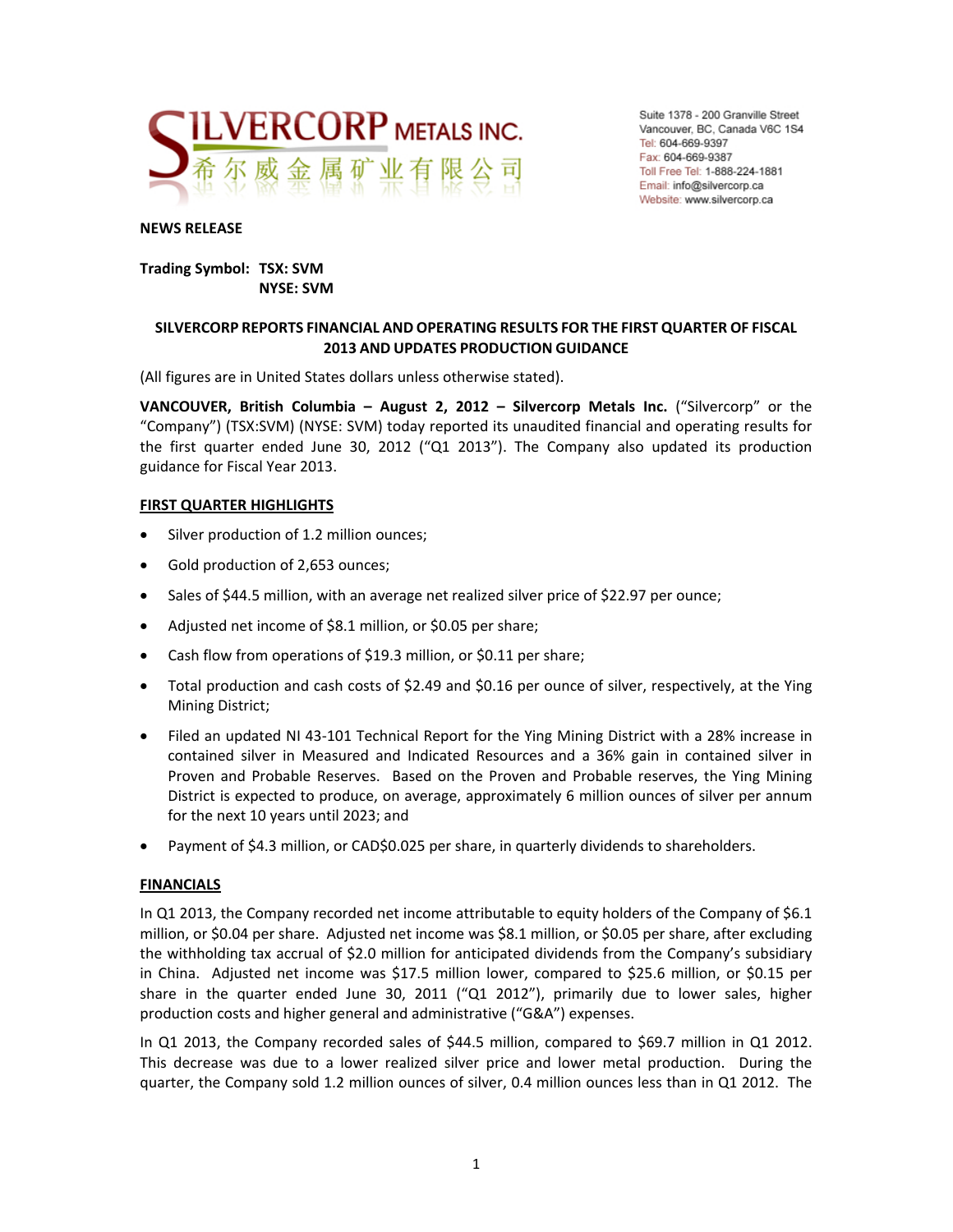realized selling price for silver was \$22.97 per ounce, a decrease of 23% compared to \$29.99 per ounce for the same quarter last year.

The realized selling price is calculated using Shanghai Metal Exchange ("SME") prices, less smelter charges, recovery and a value added tax ("VAT") at a rate of 17% (note that VAT is not applied to gold sales). The following table is a reconciliation of the Company's realized selling prices in Q1 2013 including a comparison with London Metal Exchange ("LME") prices:

| For Q1 2013                            | Silver (in US\$/ounce) |  | Gold (in US\$/ounce) |  |         | Lead (in US\$/pound) |         |  | Zinc (in US\$/pound) |  |         |  |         |  |         |
|----------------------------------------|------------------------|--|----------------------|--|---------|----------------------|---------|--|----------------------|--|---------|--|---------|--|---------|
|                                        | 01 2013                |  | Q1 2012              |  | 01 2013 |                      | Q1 2012 |  | 01 2013              |  | Q1 2012 |  | 01 2013 |  | 01 2012 |
| Realized selling prices                | 22.97                  |  | 29.99                |  | 1.258   |                      | 1.102   |  | 0.81                 |  | 0.87    |  | 0.64    |  | 0.61    |
| Add back: Value added taxes            | 3.90                   |  | 5.10                 |  |         |                      |         |  | 0.14                 |  | 0.15    |  | 0.11    |  | 0.10    |
| Add back: Smelter charges and recovery | 3.33                   |  | 4.53                 |  | 356     |                      | 409     |  | 0.15                 |  | 0.13    |  | 0.32    |  | 0.49    |
| Shanghai metal prices                  | 30.20                  |  | 39.62                |  | 1.614   |                      | 1.511   |  | 1.10                 |  | 1.15    |  | 1.07    |  | 1.20    |
| <b>LME</b>                             | 29.44                  |  | 38.54                |  | 1.609   |                      | 1.508   |  | 0.90                 |  | 1.16    |  | 0.87    |  | 1.02    |

Cost of sales in Q1 2013 was \$19.0 million, an increase of 35%, compared to \$14.1 million in Q1 2012. The cost of sales included cash costs of \$15.3 million compared to \$11.7 million in Q1 2012. The increase in cost of sales was due to more ore being mined and processed along with a higher production cost per tonne. In Q1 2013, ore production increased by 18% to 216,665 tonnes, while overall production costs increased by 10% to \$85 per tonne.

Gross profit margin in Q1 2013 was 57%, compared to 80% in Q1 2012.

Cash flow from operations in Q1 2013 was \$19.3 million or \$0.11 per share, compared to \$33.9 million, or \$0.19 per share, in Q1 2012.

In Q1 2013, G&A was \$6.8 million, compared to \$4.9 million in Q1 2012. The increase in G&A is due to the Company currently having three projects in development compared to two last year.

The Company ended the quarter with \$142.3 million in cash, cash equivalents and short‐term investments.

#### **OPERATIONS**

In Q1 2013, the Company, in total, produced 1.2 million ounces of silver, 2,635 ounces of gold, 13.7 million pounds of lead and 3.0 million pounds of zinc, compared to 1.6 million ounces of silver, 1,390 ounces of gold, 20.6 million pounds of lead and 4.1 million pounds of zinc in Q1 2012.

1. Ying Mining District, Henan Province, China

Starting this fiscal year, the Company will be reporting results from the SGX (Ying), HPG, TLP and LM mines on a consolidated basis as the "Ying Mining District".

In Q1 2013, the Company mined 181,018 tonnes of ore at the Ying Mining District, an increase of 6%, compared to 170,206 tonnes in Q1 2012. During the quarter, metal production totalled 1.2 million ounces of silver, 800 ounces of gold, 13.7 million pounds of lead and 3.0 million pounds of zinc, compared to 1.6 million ounces of silver, 800 ounces of gold, 20.6 million pounds of lead and 4.1 million pounds of zinc in Q1 2012. Grades were 227 grams per tonne ("g/t") for silver, 3.6% for lead and 1.1% for zinc, compared to 303 g/t for silver, 5.5% for lead and 1.5% for zinc in the same quarter last year.

The lower grades and the decrease in metal production were due to the following:

- a five day interruption in production (as reported by news release on May 28, 2012) because of power interruptions which were necessary to facilitate nearby highway construction; and
- the "Short and Distort" attack last fall has caused Managements' time being inadvertently, but necessarily diverted to deal with the crisis, which caused delays implementing certain development plans at the SGX mine, resulting in a gap in the mining schedule of blending ore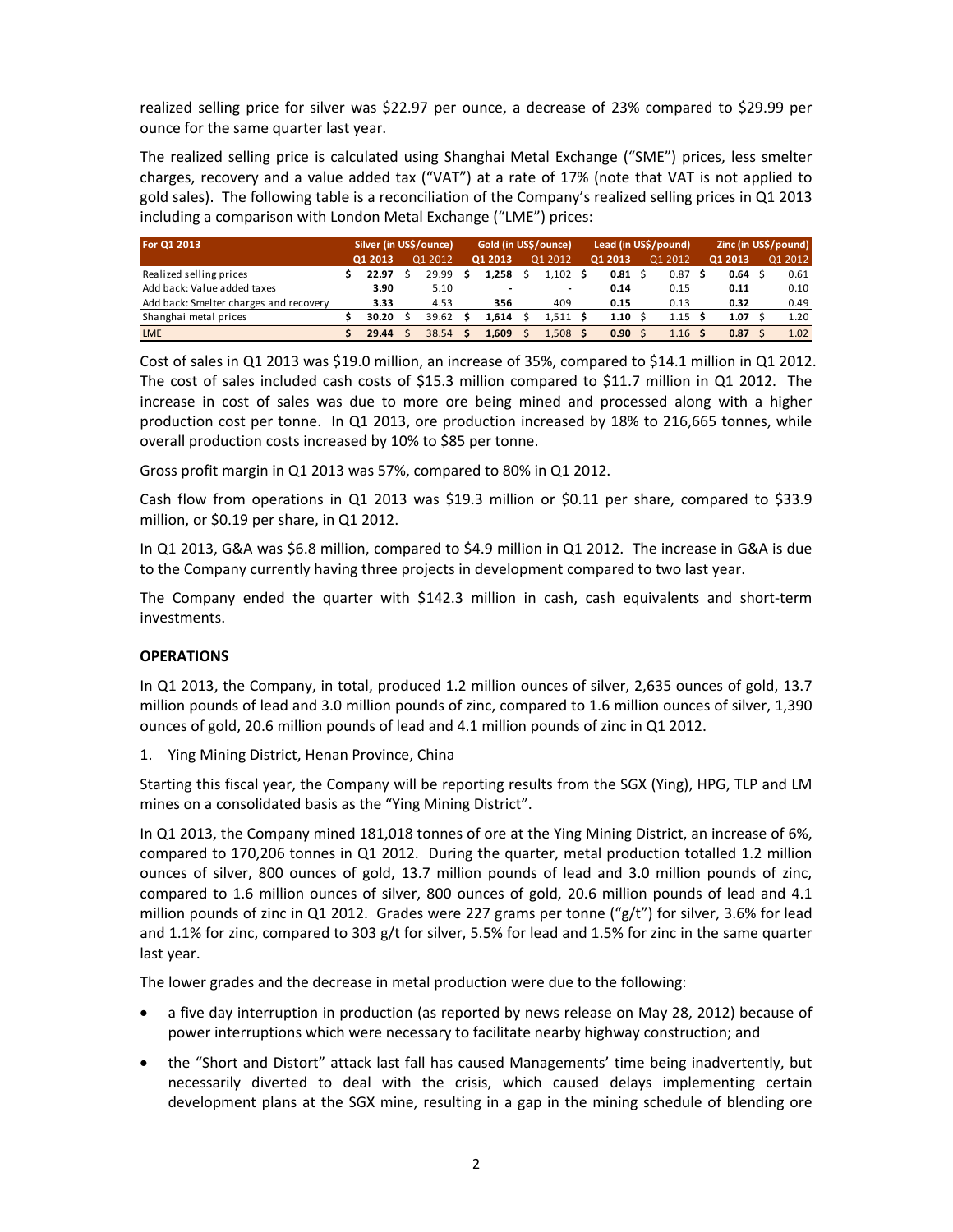from different zones with different grades. The situation will be improved in the third quarter of Fiscal 2013 to match the mining schedule in the recently released NI 43-101 Technical Report.

In Q1 2013, total and cash mining costs per tonne were \$69.02 and \$55.47 respectively compared to \$60.02 and \$48.66 respectively in Q1 2012. The increase in cash mining costs was due to the following: (i) an increase in labour costs for both the Company's employees as well as those of its mining contractors of approximately \$5.40 per tonne, and (ii) the impact of US dollar depreciation versus the Chinese RMB of approximately \$1.40 per tonne. Compared to the fourth quarter of Fiscal 2012, total and cash mining costs decreased by 6% and 4%, respectively.

A total of 186,455 tonnes of ore were milled in Q1 2013, up 7% compared to 174,926 tonnes in Q1 2012. The cash milling cost per tonne increased to \$14.17 from \$12.05 in Q1 2012, due to the higher labour cost, higher utility cost, and the depreciation of the US dollar against the Chinese RMB.

Total and cash costs per ounce of silver in Q1 2013 for the Ying Mining District were \$2.49 and \$0.16, respectively, compared to negative \$4.63 and negative \$6.12 respectively in Q1 2012. The increases were results of higher production costs and a decrease in by‐product metal credits.

The operational results for the past five quarters at the Ying Mining District are summarized in the table below:

| <b>Quarterly opertional results - Ying Mining District</b> |           |           |           |           |           |
|------------------------------------------------------------|-----------|-----------|-----------|-----------|-----------|
|                                                            | Q1 2013   | Q4 2012   | Q3 2012   | Q2 2012   | Q1 2012   |
|                                                            | 30-Jun-12 | 31-Mar-12 | 31-Dec-11 | 30-Sep-11 | 30-Jun-11 |
| Ore Mined (tonne)                                          |           |           |           |           |           |
| Direct Smelting Ore (tonne)                                | 2,250     | 2,761     | 4,151     | 2,579     | 3,108     |
| Stockpiled Ore (tonne)                                     | 178,768   | 132,986   | 169,926   | 179,963   | 167,098   |
|                                                            | 181,018   | 135,747   | 174,077   | 182,542   | 170,206   |
| Run of Mine Ore (tonne)                                    |           |           |           |           |           |
| Direct Smelting Ore (tonne)                                | 2,250     | 2,761     | 4,151     | 2,579     | 3,108     |
| Ore Milled (tonne)                                         | 184,205   | 133,848   | 171,243   | 177,586   | 171,818   |
|                                                            | 186,455   | 136,609   | 175,394   | 180,165   | 174,926   |
| <b>Metal Sales</b>                                         |           |           |           |           |           |
| Silver (in thousands of ounces)                            | 1,223     | 1,082     | 1,542     | 1,396     | 1,592     |
| Gold (in thousands of ounces)                              | 0.8       | 1.0       | 1.0       | 0.9       | 0.8       |
| Lead (in thousands of pounds)                              | 13,713    | 14,668    | 20,551    | 16,520    | 20,621    |
| Zinc (in thousands of pounds)                              | 2,974     | 2,637     | 3,525     | 3,236     | 4,102     |
| Head Grade of Run of Mine Ore                              |           |           |           |           |           |
| Silver (gram/tonne)                                        | 227       | 275       | 296       | 271       | 303       |
| Lead $(%)$                                                 | 3.6       | 5.2       | 5.5       | 4.6       | 5.5       |
| Zinc $(%)$                                                 | $1.1$     | 1.4       | 1.4       | 1.2       | 1.5       |
| Recovery Rate of Run of Mine Ore                           |           |           |           |           |           |
| Silver (%)                                                 | 91.7      | 93.2      | 93.3      | 92.9      | 92.2      |
| Lead $(%)$                                                 | 94.0      | 96.4      | 96.4      | 95.5      | 95.7      |
| Zinc $(%)$                                                 | 63.0      | 64.6      | 67.7      | 70.8      | 68.4      |
| Cash Mining Cost (\$ per tonne)                            | 55.47     | 57.62     | 55.92     | 45.74     | 48.66     |
| Total Mining Costs(\$ per tonne)                           | 69.02     | 73.52     | 70.23     | 57.23     | 60.02     |
| Cash Milling Cost (\$ per tonne)                           | 14.17     | 16.84     | 14.76     | 13.48     | 12.05     |
| Total Milling Cost (\$ per tonne)                          | 16.05     | 19.40     | 16.42     | 15.03     | 13.61     |
| Cash Cost per Ounce of Silver (\$)                         | 0.16      | (4.22)    | (4.64)    | (4.55)    | (6.12)    |
| Total Production Cost per Ounce of Silver (\$)             | 2.49      | (1.84)    | (2.67)    | (2.74)    | (4.63)    |

2. BYP Mine, Hunan Province, China

In Q1 2013, the Company mined 27,560 tonnes of ore at the BYP mine ("BYP"). The gold head grade was 2.2 g/t for the quarter and 1,700 ounces of gold was produced at a cash cost per ounce of gold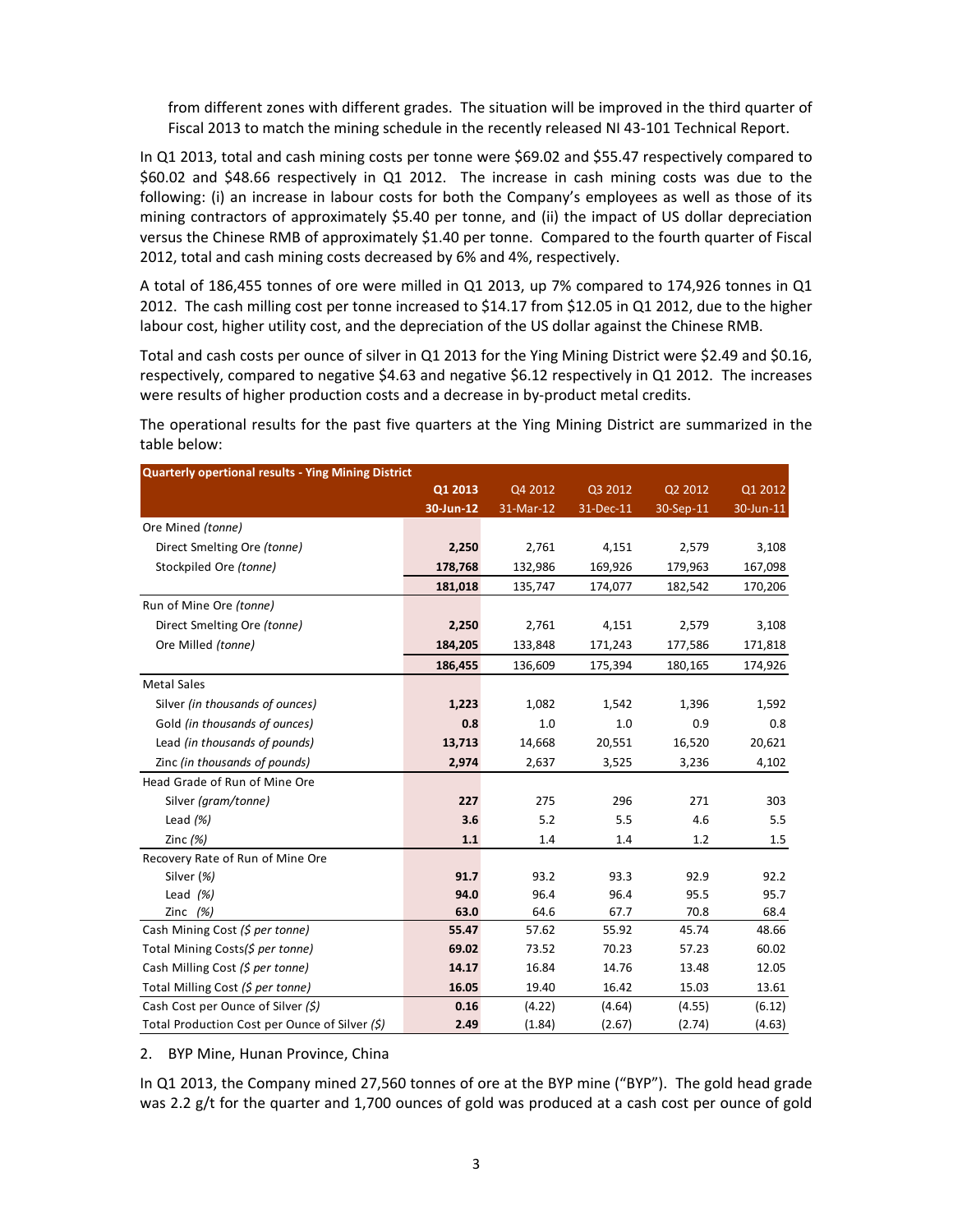#### of \$577.

### **DEVELOPMENT AND EXPLORATION**

#### 1. Ying Mining District, Henan Province, China

#### *Updated NI 43‐101 Technical Report*

In June 2012, Silvercorp released an updated NI 43‐101 Technical Report for the Ying Mining District, and reported a 28% increase in contained silver Measured and Indicated resources to 96 million ounces, and a 36% gain in Proven and Probable mineral reserves to 79 million ounces of silver. Based on the Proven and Probable reserves, the Ying Mining District is expected to produce, on average, approximately 6 million ounces of silver per annum for the next 10 years until 2023.

#### *New Tailings Pond for #2 Mill in the Ying Mining District*

In Q1 2013, the new tailings pond for the #2 mill in the Ying Mining District became operational. The new tailings pond has a capacity of 4.05 million  $m^3$ , enough to support production of 3,200 tonnes per day ("t/d") for the next 20 years.

#### *SGX (Ying) Mine*

As of Q1 2013, the Company had completed a total of 1,070 metres ("m") of the development work of a 5,200m ramp at the SGX mine, making construction of the ramp now 21% complete. This ramp, with dimensions of 4.2m by 3.8m, collared at approximately 580m in elevation, is designed to follow the main S7‐1 vein from the 450m elevation to the 150m elevation and then bottom at the zero metre elevation, where it will be connected to three existing vertical blind shafts. The ramp is expected to improve production capacity at the SGX mine starting the first quarter of Fiscal 2014.

The Company also completed the development of over 11,300m of horizontal tunnels, 150m of vertical shafts and conducted 15,000m of underground drilling at the SGX mine in Q1 2013.

#### *LM Mine and LM Mine West*

In Q1 2013, Shaft 900 at the LM mine, a shaft measuring 3.5m in diameter was operational, with tunnel development also having commenced at five mining levels.

At LM Mine West ("LM West"), the construction of Shaft 969, a shaft measuring 3.5m in diameter, was completed during the quarter to the originally planned depth of 369m. Due to encouraging drill results encountered at depth, the Company decided to extend the depth of Shaft 969 a further 100m. This additional work is expected to be complete before the end of Fiscal 2013.

In addition, the construction of a 4,800m access ramp with a diameter of 4.2 m by 3.8 m at LM West continued during the quarter. This ramp is collared at the 980m elevation and will be developed to 550m in elevation with a vertical depth of 430m. As of June 30, 2012, the Company has completed 600m of the ramp.

Once Shaft 969, the access ramp and all the mining levels are completed down to the 500m elevation at LM West in 2014, the combined production capacity of the two mines is expected to yield 300,000 tonnes of ore per year. To support the expected growth in operations at the LM Mine and LM West, the Company has commenced the construction of a 3,000  $m^2$  facility which will include offices and a dormitory.

During the quarter, the Company also developed over 4,500m of a decline and horizontal tunnels and completed 12,500m of underground drilling at the LM Mine and LM West.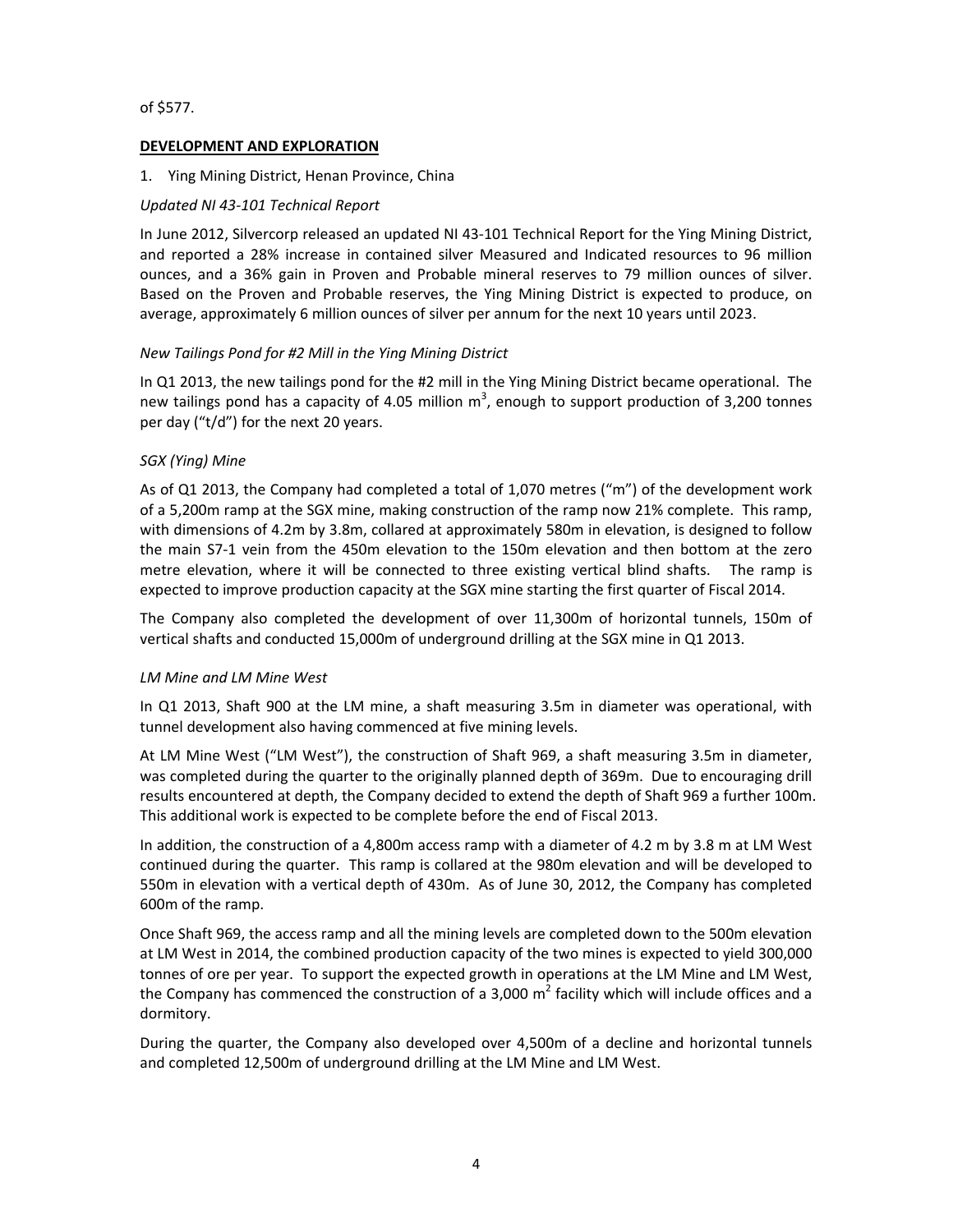#### *TLP Mine*

In Q1 2013 the Company continued to ramp up production at the TLP mine while developing over 5,100m of horizontal tunnels for mining and underground drilling purposes. The Company also completed 6,900m of underground drilling during the quarter.

#### *HPG Mine*

During the quarter the Company developed over 2,600m of a decline and horizontal tunnels to continue ramping up ore production at the HPG mine. The Company also completed 2,800m of underground drilling.

#### 2. GC Project, Guangdong Province, China

The Company continued to make good progress with the development of the GC project. As of June 30, 2012, 224m of the construction of the 618m main shaft were complete. The shaft is expected to reach its designed elevation of ‐370m in the first quarter of Fiscal 2015.

The main access ramp is now 50% complete with a cumulative total of 1,110m of the 2,210m ramp having been developed as at the end of the quarter. The main access ramp is collared at 175m elevation and will be developed to ‐50m elevation, with a vertical depth of 225m. In addition to the main access ramp, the Company has also been developing a 4,600m exploration ramp. The exploration ramp will provide access to all existing veins within a horizontal distance of 300m. As of June 30, 2012, 568m of the exploration ramp was completed.

The construction of a 1,600 t/d floatation mill, capable of producing silver, lead, zinc, pyrite, and tin concentrates continues to be on schedule and on budget, with completion expected in the second quarter of Fiscal 2013. As at the end of this quarter, the construction of a lab, administrative offices and dormitory facilities were substantially complete.

Although the Company is making good progress with its development activities at the GC project, work is currently constrained by the existing power supply capacity. To resolve the power constraint issue, and following receipt of a construction permit, the construction of a new seven kilometre long, 110KV power line and a substation began in late July. The power line and substation are expected to become operational in November 2012.

In Q1 2013, the Company successfully completed a health and safety review of its engineering designs for mine construction at the GC project as required by the Guangdong Provincial Safety Production Bureau (the "GPSPB"). However, subsequent to the completion of this review, the GPSPB introduced a new regulation which requires a separate health and safety review of engineering designs for tailings storage facilities. Accordingly, the construction of the dry stacking tailings storage facility has been suspended until this review is completed. The Company expects to have the review completed by the end ofthe second quarter of Fiscal 2013 and construction of the tailings storage facility completed by the end of the third quarter of Fiscal 2013.

In Q1 2013, the Company completed 4,800m of diamond drilling using four underground drill rigs currently on site at the GC project. During the quarter, exploration, mine development, mill and facility construction expenditures at the GC project were approximately \$9.5 million, with development expenditure of the project now totaling \$33 million as of the end this quarter.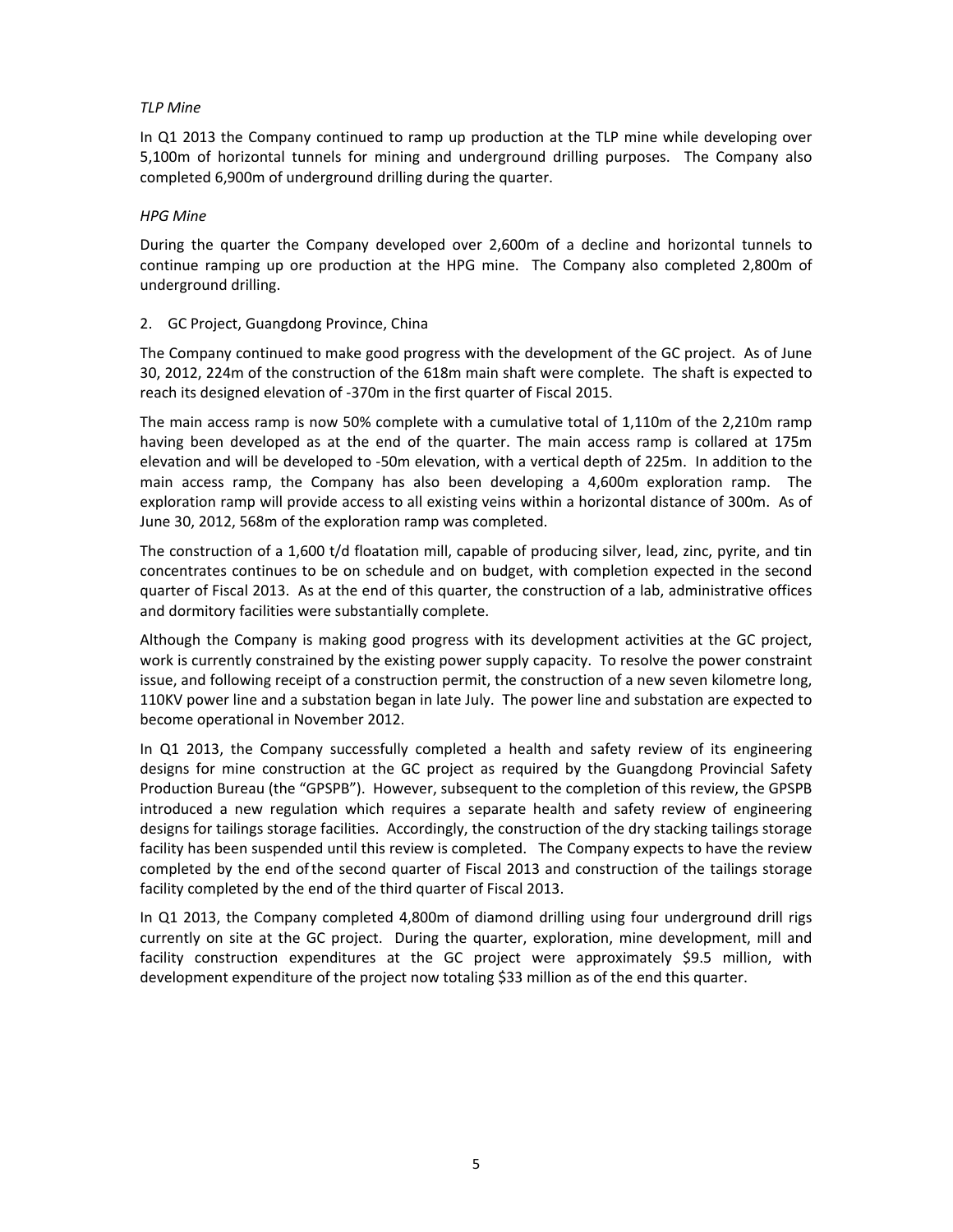### 3. BYP Mine, Hunan Province, China

As of Q1 2013, the Company had completed 250m of a 265m deep shaft which is currently scheduled for completion in December 2012. The new shaft will facilitate the mining of the #3 gold mineralization body and the #5 zinc and lead ore body. The construction of a 1,500 t/d tailingbackfill facility is also well underway and is expected to be completed in January 2013.

### 4. X mines ("XBG and XHP projects"), Henan Province, China

During the quarter, 554m of tunneling and 3,800m of diamond drilling were completed at the XBG project, and 1,621m of tunneling and 5,400m of diamond drilling were completed at the XHP project.

In addition, an upgrade to the existing mill at the XHP project which added new floatation cells and zinc floatation circuits to the existing cells and circuits was completed. As a result, mill throughput has been increased to 1,000 t/d from 400 t/d and allows for the production of both gold-silver-lead and zinc concentrates. Commercial production of the expanded portion of the mill will commence once the Company has been granted an environmental permit.

For the next two quarters, the X mines will focus on mine development with limited development ore production. In the meantime, the mill will process the existing 60,000 tonnes of silver-lead-zinc stockpile ore to generate cash flows to support further exploration and mine development. The X mines are expected to start producing once the 60,000 tonnes of stockpile ore are processed in the next six months.

#### 5. Silvertip Project, British Columbia, Canada

In Q1 2013, the Company released the Silvertip NI 43-101 technical report, with indicated resources of 25 million ounces of silver. The Company is nearing completion of a Small Mine Permit application which will be submitted to the British Columbia Ministry of Energy and Mines. A Small Mine Permit will allow for a 75,000 tonnes per year mining operation.

### **UPDATED OUTLOOK FOR FISCAL YEAR 2013**

As a result of the reasons discussed, production guidance for the Ying Mining District for the full Fiscal Year 2013 has been revised and the Company now expects to mine 740,000 tonnes of ore at grades of 245 g/t silver, 0.2 g/t gold, 4.0% lead and 1.5% zinc, yielding 5.3 million ounces of silver, 3,600 ounces of gold, and 78 million pounds of lead and zinc. The cash and total production costs are expected to remain at approximately \$68 and \$85 per tonne respectively.

Due to construction of the new power supply facility and the unexpected suspension of the construction of the tailings storage facility at the GC project, commercial production at the GC project is now expected to commence at the beginning of the fourth quarter of Fiscal 2013, about three months later than originally planned. The Company therefore expects to mine and mill 35,000 tonnes of ore, yielding approximately 170,000 ounces of silver and 2.7 million pounds of lead and zinc for Fiscal 2013. The cash and total production costs are expected to be approximately \$40 and \$65 per tonne of ore, respectively. The estimated capital requirement from current quarter-end to the declaration of commercial production at the beginning of Q4 Fiscal 2013 is expected to be approximately \$25 million, with an additional \$5 million in capital expenditure expected to be required after the commencement of commercial production. As such, total capital expenditure for the development of the GC project is expected to be approximately \$63 million, within the budget of \$67 million.

In Fiscal 2013, the BYP mine in Hunan Province is expected to mine and mill 70,000 tonnes of gold ore and 22,000 tonnes of lead and zinc ore, yielding approximately 4,700 ounces of gold and 1.3 million pounds of lead and zinc. The cash and total production costs are expected to be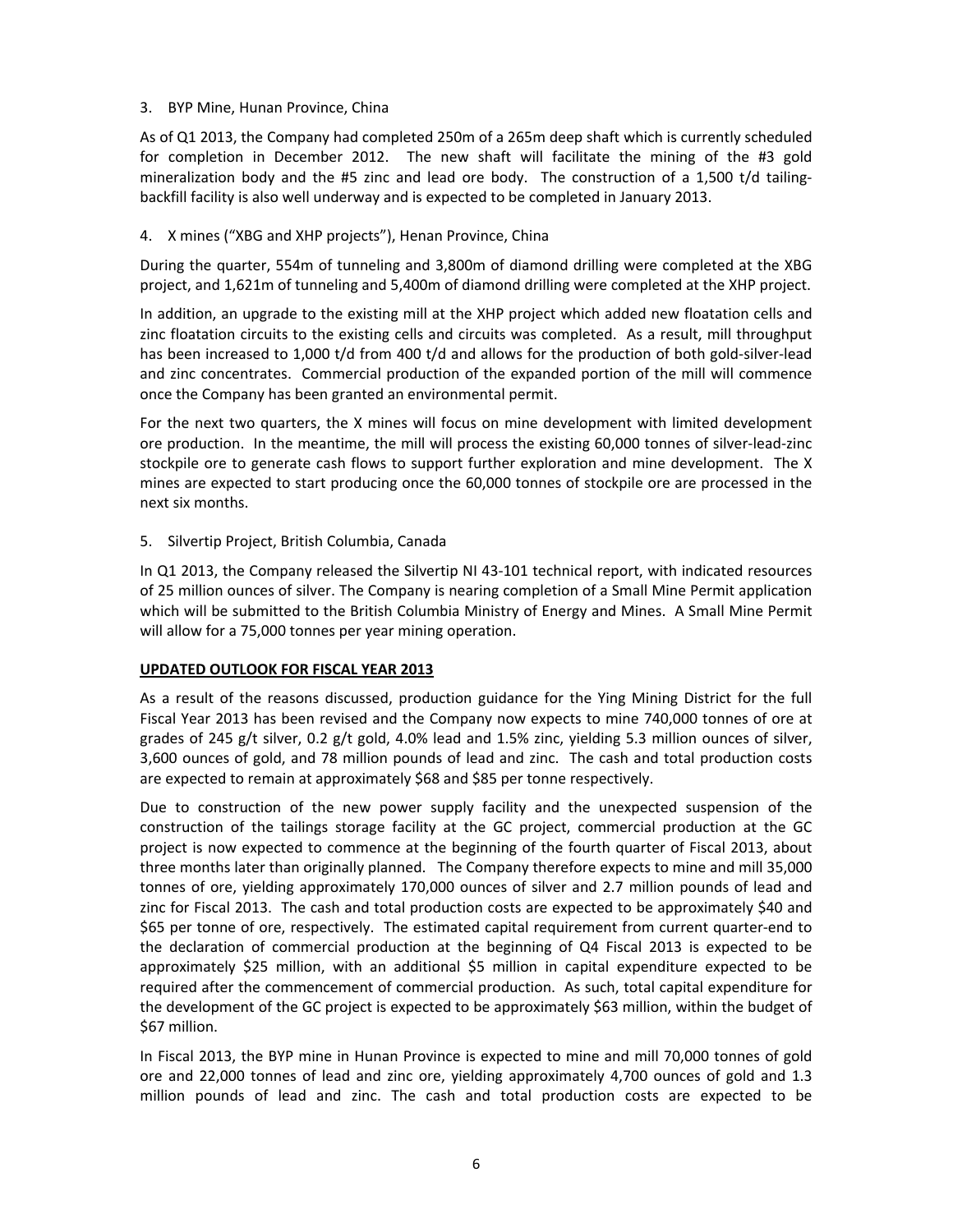approximately \$35 and \$60 per tonne of ore respectively.

The X mines are expected to produce 50,000 ounces of silver and 3.7 million pounds of lead and zinc in Fiscal 2013.

On a consolidated basis, the Company now expects to produce approximately 5.5 million ounces of silver, 8,300 ounces of gold and 85 million pounds of lead and zinc.

#### **CONFERENCE CALL AND WEBCAST INFORMATION**

A conference call and live audio webcast to discuss these results is scheduled as follows:

| Date:                                                  | Friday, August 3, 2012                                 |  |  |  |  |  |
|--------------------------------------------------------|--------------------------------------------------------|--|--|--|--|--|
| Time:                                                  | 8:00 am PT (11:00 am ET)                               |  |  |  |  |  |
| Dial-In Number:                                        | 1-612-332-0226                                         |  |  |  |  |  |
| Live audio webcast:                                    | www.silvercorp.ca (click on the link on the home page) |  |  |  |  |  |
| Playback webcast can be accessed at: www.silvercorp.ca |                                                        |  |  |  |  |  |

#### **About Silvercorp Metals Inc.**

Silvercorp Metals Inc. is engaged in the acquisition, exploration, development and mining of high‐ grade silver‐related mineral properties in China and Canada. Silvercorp is the largest primary silver producer in China through the operation of the four silver-lead-zinc mines at the Ying Mining District in the Henan Province of China. Silvercorp is currently building the GC silver‐lead‐zinc project in Guangdong Province as its second China production base and foothold, and this will be followed by the third production foothold at the recently acquired BYP gold‐lead‐zinc project in Hunan Province. In Canada, Silvercorp is preparing to apply for a Small Mine Permit for the Silvertip high grade silver‐ lead‐zinc mine project in northern British Columbia to provide a further platform for growth and geographic diversification. The Company's shares are traded on the New York Stock Exchange and Toronto Stock Exchange and are included as a component of the S&P/TSX Composite and the S&P/TSX Global Mining Indexes.

**For further information:** SILVERCORP METALS INC., Rui Feng, Chairman & CEO and Jonathan Hackshaw, Investor Relations Director, Phone: (604) 669‐9397, Fax: (604) 669‐9387, Toll Free 1(888) 224‐1881, Email: info@silvercorp.ca, Website: www.silvercorp.ca.

Myles Gao, P.Geo., President and Chief Operating Officer of Silvercorp, is a Qualified Person for Silvercorp under NI 43‐101 and has reviewed and given consent to the technical information contained in this News Release.

#### *CAUTIONARY DISCLAIMER ‐ FORWARD LOOKING STATEMENTS*

Certain of the statements and information in this press release constitute "forward-looking statements" within the meaning of the United States Private Securities Litigation Reform Act of 1995 and "forward-looking information" within the meaning of applicable Canadian provincial securities laws. Any statements or information that express or *involve discussions with respect to predictions, expectations, beliefs, plans, projections, objectives, assumptions or* future events or performance (often, but not always, using words or phrases such as "expects", "is expected", *"anticipates", "believes", "plans", "projects", "estimates", "assumes", "intends", "strategies", "targets", "goals", "forecasts", "objectives", "budgets", "schedules", "potential" or variations thereof or stating that certain actions,* events or results "may", "could", "would", "might" or "will" be taken, occur or be achieved, or the negative of any of these terms and similar expressions) are not statements of historical fact and may be forward-looking statements or information. Forward-looking statements or information relate to, among other things: the price of silver and other *metals; the accuracy of mineral resource and mineral reserve estimates at the Company's material properties; the* sufficiency of the Company's capital to finance the Company's operations; estimates of the Company's revenues and capital expenditures; estimated production from the Company's mines in the Ying Mining District; timing of receipt of *permits and regulatory approvals; availability of funds from production to finance the Company's operations; and*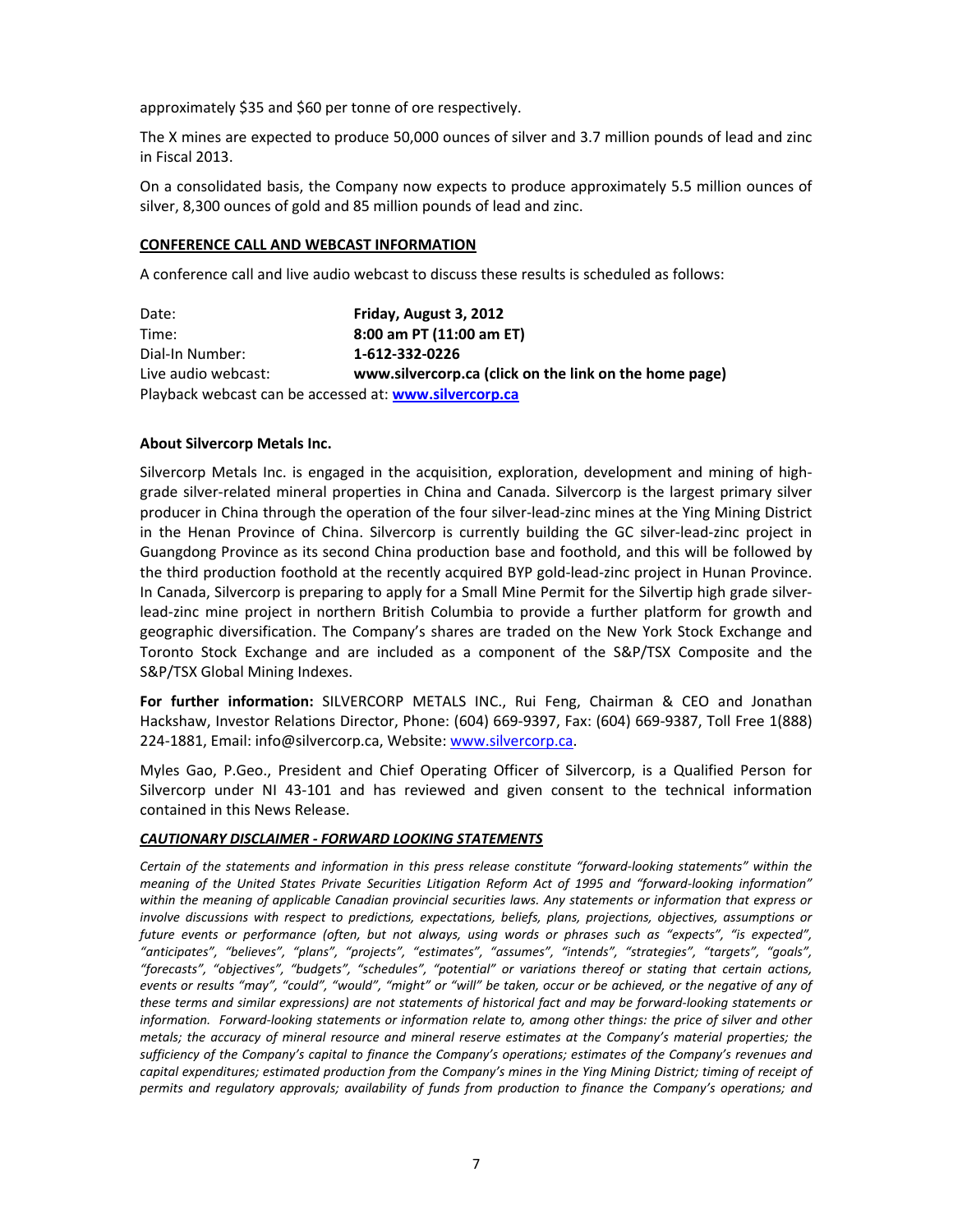access to and availability of funding for future construction, use of proceeds from any financing and development of *the Company's properties.*

Forward-looking statements or information are subject to a variety of known and unknown risks, uncertainties and other factors that could cause actual events or results to differ from those reflected in the forward-looking statements *or information, including, without limitation, risks relating to: fluctuating commodity prices; calculation of resources, reserves and mineralization and precious and base metal recovery; interpretations and assumptions of mineral resource and mineral reserve estimates; exploration and development programs; feasibility and engineering reports;* permits and licenses; title to properties; First Nations title claims and rights; property interests; joint venture partners; *acquisition of commercially mineable mineral rights; financing; recent market events and conditions; economic factors affecting the Company; timing, estimated amount, capital and operating expenditures and economic returns of future production; integration of future acquisitions into the Company's existing operations; competition; operations and political conditions; regulatory environment in China and Canada; environmental risks; foreign exchange rate fluctuations; insurance; risks and hazards of mining operations; key personnel; conflicts of interest; dependence on* management; internal control over financial reporting as per the requirements of the Sarbanes-Oxley Act; and *bringing actions and enforcing judgments under U.S. securities laws.*

This list is not exhaustive of the factors that may affect any of the Company's forward-looking statements or *information. Forward‐looking statements or information are statements about the future and are inherently* uncertain, and actual achievements of the Company or other future events or conditions may differ materially from those reflected in the forward-looking statements or information due to a variety of risks, uncertainties and other factors, including, without limitation, those referred to in the Company's Annual Information Form for the year ended March 31, 2012 under the heading "Risk Factors". Although the Company has attempted to identify important factors that could cause actual results to differ materially, there may be other factors that cause results not to be as anticipated, estimated, described or intended. Accordingly, readers should not place undue reliance on forward*looking statements or information.* 

*The Company's forward‐looking statements and information are based on the assumptions, beliefs, expectations and* opinions of management as of the date of this press release, and other than as required by applicable securities laws, the Company does not assume any obligation to update forward-looking statements and information if circumstances *or management's assumptions, beliefs, expectations or opinions should change, or changes in any other events* affecting such statements or information. For the reasons set forth above, investors should not place undue reliance *on forward‐looking statements and information.*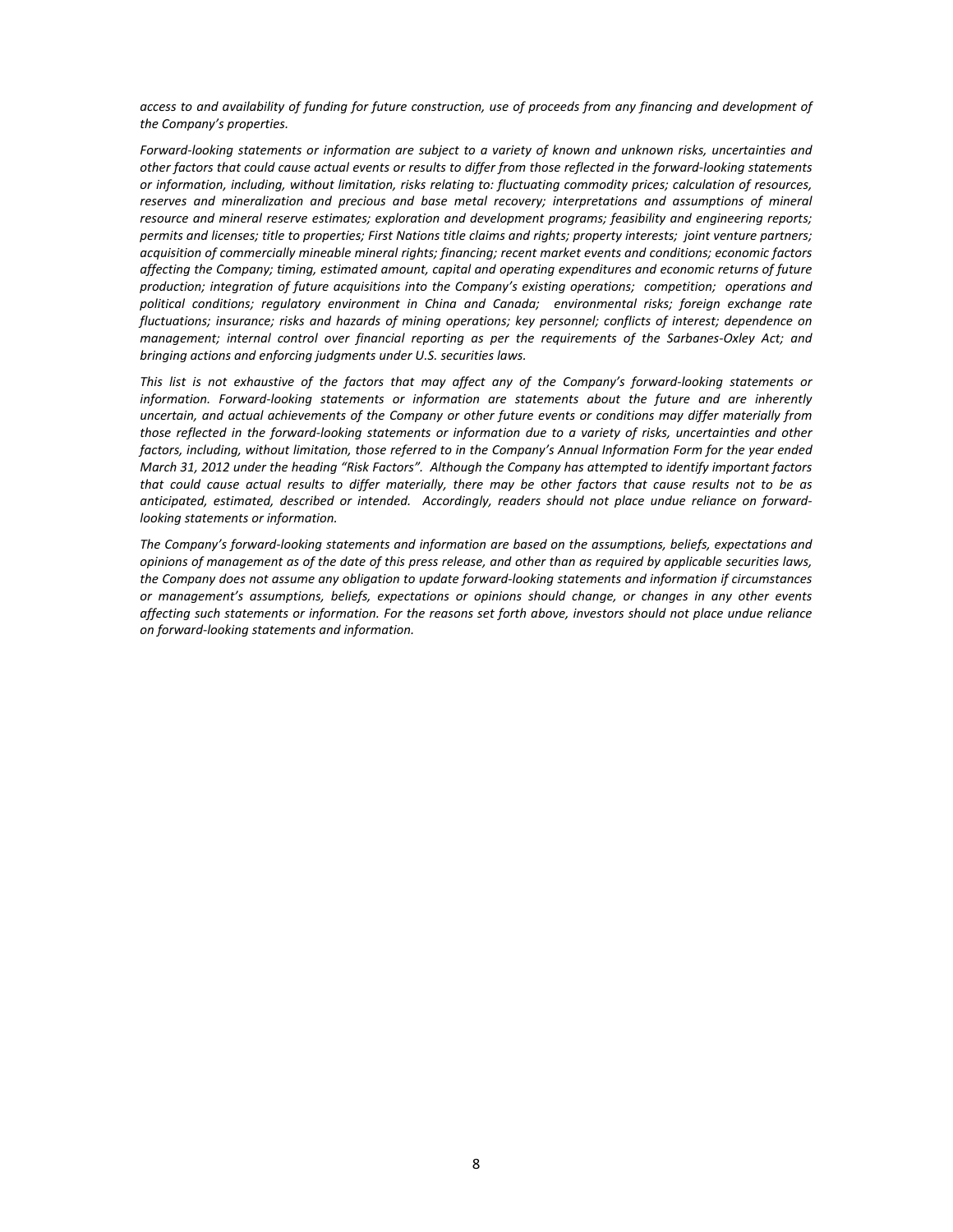## **Unaudited Consolidated Balance Sheets**

*(Expressed in thousands of U.S. dollars)*

|                                                                | June 30, 2012 | March 31, 2012 |
|----------------------------------------------------------------|---------------|----------------|
| <b>ASSETS</b>                                                  |               |                |
| <b>Current Assets</b>                                          |               |                |
| Cash and cash equivalents                                      | \$<br>83,655  | \$<br>109,960  |
| Short-term investments                                         | 58,675        | 44,551         |
| Accounts receivable                                            | 7,777         | 12,904         |
| Inventories                                                    | 7,266         | 7,006          |
| Due from related parties                                       | 615           | 679            |
| Prepaids and deposits                                          | 4,499         | 5,210          |
|                                                                | 162,487       | 180,310        |
| <b>Non-current Assets</b>                                      |               |                |
| Long term prepaids and deposits                                | 5,684         | 6,015          |
| Investment in an associate                                     | 16,064        | 15,872         |
| Other investments                                              | 39,943        | 45,757         |
| Plant and equipment                                            | 75,297        | 68,788         |
| Mineral rights and properties                                  | 269,475       | 258,521        |
| Deferred income tax assets                                     |               | 171            |
| <b>TOTAL ASSETS</b>                                            | \$<br>568,950 | \$<br>575,434  |
|                                                                |               |                |
| <b>LIABILITIES AND EQUITY</b>                                  |               |                |
| <b>Current Liabilities</b>                                     |               |                |
| Accounts payable and accrued liabilities                       | \$<br>25,352  | \$<br>23,590   |
| Deposits received                                              | 4,103         | 7,268          |
| Dividends payable                                              | 4,188         | 4,271          |
| Income tax payable                                             | 1,322         | 5,082          |
|                                                                | 34,965        | 40,211         |
| <b>Non-current Liabilities</b>                                 |               |                |
| Deferred income tax liabilities                                | 22,610        | 19,991         |
| Environmental rehabilitation                                   | 4,391         | 4,400          |
| <b>Total Liabilities</b>                                       | 61,966        | 64,602         |
| <b>Equity</b>                                                  |               |                |
| Share capital                                                  | 232,815       | 232,678        |
| Contributed surplus                                            | 6,245         | 5,552          |
| Reserves                                                       | 24,717        | 24,717         |
| Accumulated other comprehensive income                         | 15,946        | 25,285         |
| Retained earnings                                              | 147,470       | 145,580        |
| Total equity attributable to the equity holders of the Company | 427,193       | 433,812        |
| <b>Non-controlling interests</b>                               | 79,791        | 77,020         |
| <b>Total Equity</b>                                            | 506,984       | 510,832        |
|                                                                |               |                |
| <b>TOTAL LIABILITIES AND EQUITY</b>                            | \$<br>568,950 | \$<br>575,434  |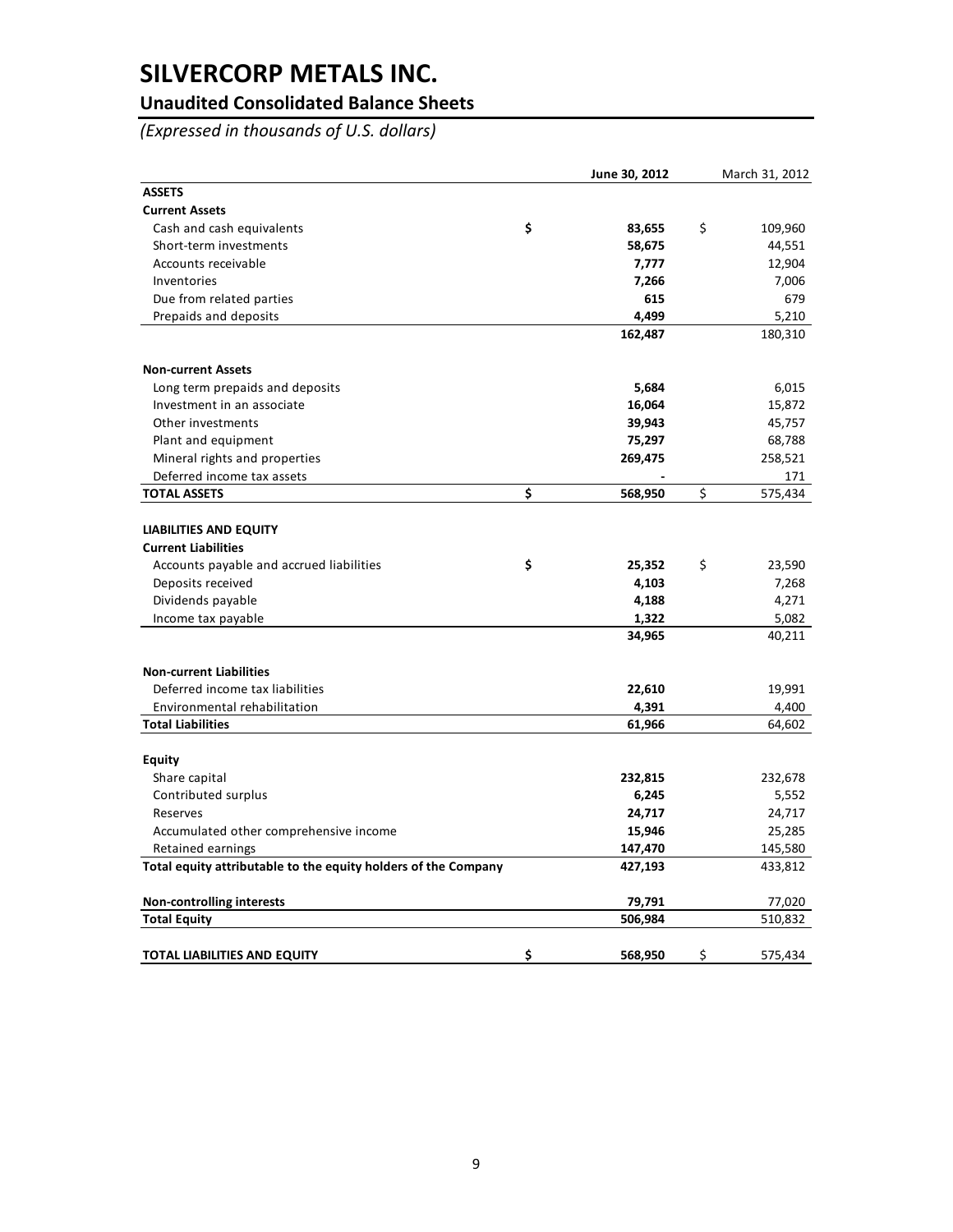## **Unaudited Consolidated Statements of Income**

*(Expressed in thousands of U.S. dollars, except for per share figures)*

|                                                                      | Three Months Ended June 30, |             |         |             |
|----------------------------------------------------------------------|-----------------------------|-------------|---------|-------------|
|                                                                      |                             | 2012        |         | 2011        |
|                                                                      |                             |             |         |             |
| <b>Sales</b>                                                         | \$                          | 44,549 \$   |         | 69,719      |
| Cost of sales                                                        |                             | 18,994      |         | 14,059      |
| <b>Gross profit</b>                                                  |                             | 25,555      |         | 55,660      |
| General and administrative                                           |                             | 6,846       |         | 4,945       |
| General exploration and property investigation                       |                             | 966         |         | 1,792       |
| Other taxes                                                          |                             | 806         |         | 1,138       |
| Foreign exchange loss (gain)                                         |                             | (777)       |         | 524         |
| Loss on disposal of plant and equipment                              |                             | 20          |         | 82          |
| Income from operations                                               |                             | 17,694      |         | 47,179      |
| Share of loss in an associate                                        |                             | (7)         |         | (24)        |
| Loss on investments                                                  |                             | (1,286)     |         | (1, 159)    |
| Other income                                                         |                             | 75          |         | 175         |
| Income before finance items and income taxes                         |                             | 16,476      |         | 46,171      |
| Finance income                                                       |                             | 991         |         | 670         |
| Finance costs                                                        |                             | (22)        |         | (23)        |
| Income before income taxes                                           |                             | 17,445      |         | 46,818      |
| Income tax expense                                                   |                             | 7,927       |         | 12,574      |
| Net income                                                           | Ś                           | $9,518$ \$  |         | 34,244      |
| <b>Attributable to:</b>                                              |                             |             |         |             |
| Equity holders of the Company                                        | \$                          | $6,114$ \$  |         | 25,642      |
| Non-controlling interests                                            |                             | 3,404       |         | 8,602       |
|                                                                      | \$                          | $9,518$ \$  |         | 34,244      |
|                                                                      |                             |             |         |             |
| Earnings per share attributable to the equity holders of the Company |                             |             |         |             |
| <b>Basic earnings per share</b>                                      | \$                          | 0.04        | \$      | 0.15        |
| Diluted earnings per share                                           | \$                          | 0.04        | $\zeta$ | 0.15        |
| Weighted Average Number of Shares Outstanding - Basic                |                             | 170,693,325 |         | 175,028,878 |
| Weighted Average Number of Shares Outstanding - Diluted              |                             | 171,082,201 |         | 176,048,653 |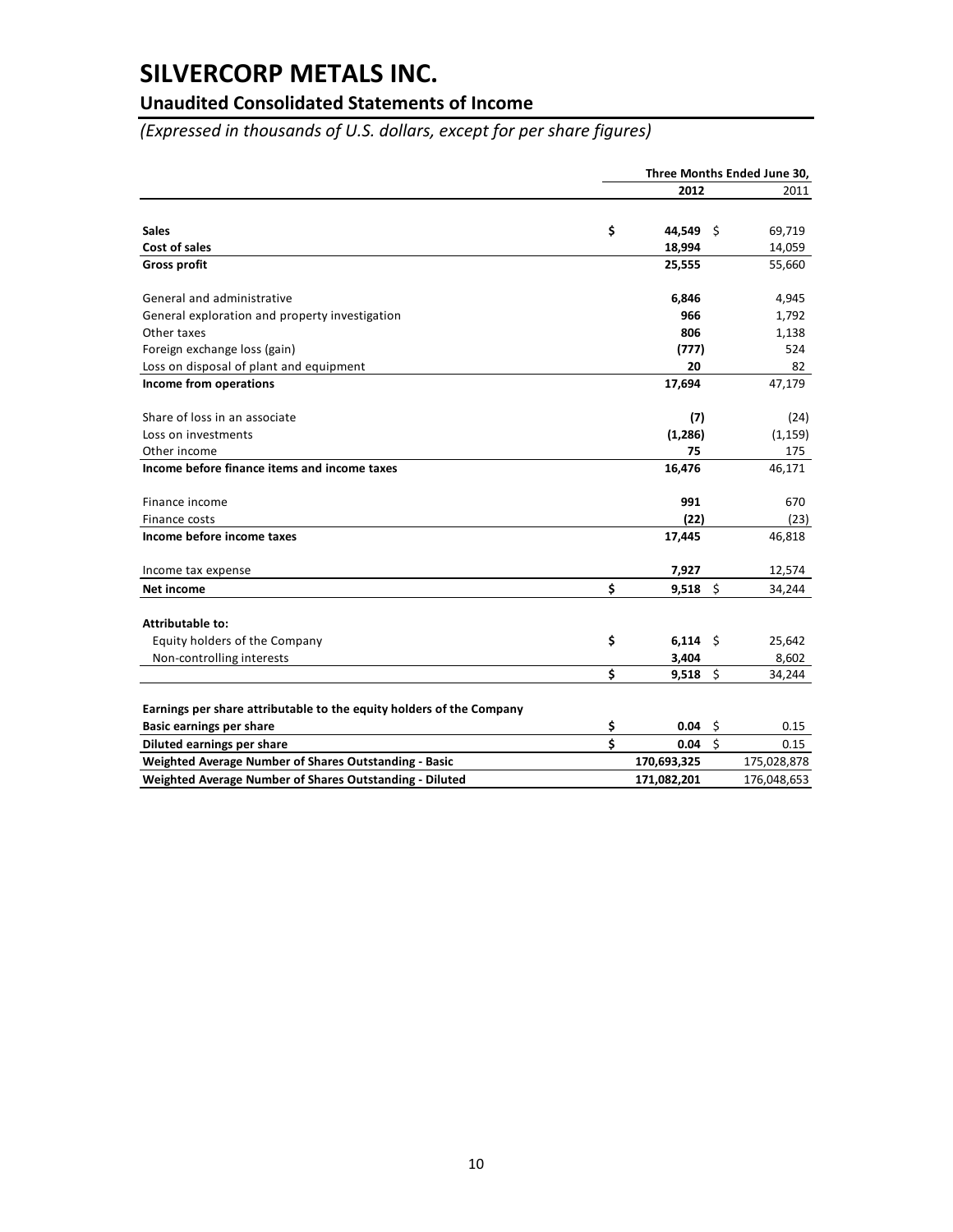## **Unaudited Consolidated Statements of Cash Flow**

*(Expressed in thousands of U.S. dollars)*

|                                                              | Three Months Ended June 30, |           |  |
|--------------------------------------------------------------|-----------------------------|-----------|--|
|                                                              | 2012                        | 2011      |  |
| Cash provided by (used in)                                   |                             |           |  |
| <b>Operating activities</b>                                  |                             |           |  |
| Net income                                                   | \$<br>$9,518$ \$            | 34,244    |  |
| Add (deduct) items not affecting cash:                       |                             |           |  |
| Accretion of environmental rehabilitation                    | 22                          | 23        |  |
| Depreciation, amortization and depletion                     | 4,076                       | 2,587     |  |
| Share of loss in an associate                                | 7                           | 24        |  |
| Deferred income tax expense                                  | 2,984                       | 1,128     |  |
| Loss on investments                                          | 1,286                       | 1,159     |  |
| Loss on disposal of plant and equipment                      | 20                          | 82        |  |
| Stock-based compensation                                     | 736                         | 778       |  |
| Changes in non-cash operating working capital                | 603                         | (6,090)   |  |
| Net cash provided by operating activities                    | 19,252                      | 33,935    |  |
|                                                              |                             |           |  |
| <b>Investing activities</b>                                  |                             |           |  |
| Mineral rights and properties                                |                             |           |  |
| Capital expenditures                                         | (12, 316)                   | (6, 375)  |  |
| Plant and equipment                                          |                             |           |  |
| Additions                                                    | (8, 157)                    | (4, 132)  |  |
| Investments                                                  |                             |           |  |
| Acquisition                                                  | (515)                       | (1,020)   |  |
| Net purchases of short-term investments                      | (14, 812)                   | (4,993)   |  |
| Prepayments to acquire mineral property, plant and equipment | (1, 471)                    | (1, 106)  |  |
| Net cash used in investing activities                        | (37, 271)                   | (17, 626) |  |
|                                                              |                             |           |  |
| <b>Financing activities</b>                                  |                             |           |  |
| Net repayment from (advance to) related parties              | 57                          | (1, 177)  |  |
| Non-controlling interests                                    |                             |           |  |
| Contribution                                                 |                             | 4,580     |  |
| Cash dividends distributed                                   | (4, 305)                    | (3,600)   |  |
| Share capital                                                |                             |           |  |
| Proceeds from issuance of common shares                      | 94                          | 890       |  |
| Net cash provided by (used in) financing activities          | (4, 154)                    | 693       |  |
| Effect of exchange rate changes on cash and cash equivalents | (4, 132)                    | 1,450     |  |
| Increase (decrease) in cash and cash equivalents             | (26, 305)                   | 18,452    |  |
| Cash and cash equivalents, beginning of the period           | 109,960                     | 147,224   |  |
| Cash and cash equivalents, end of the period                 | \$<br>83,655<br>\$.         | 165,676   |  |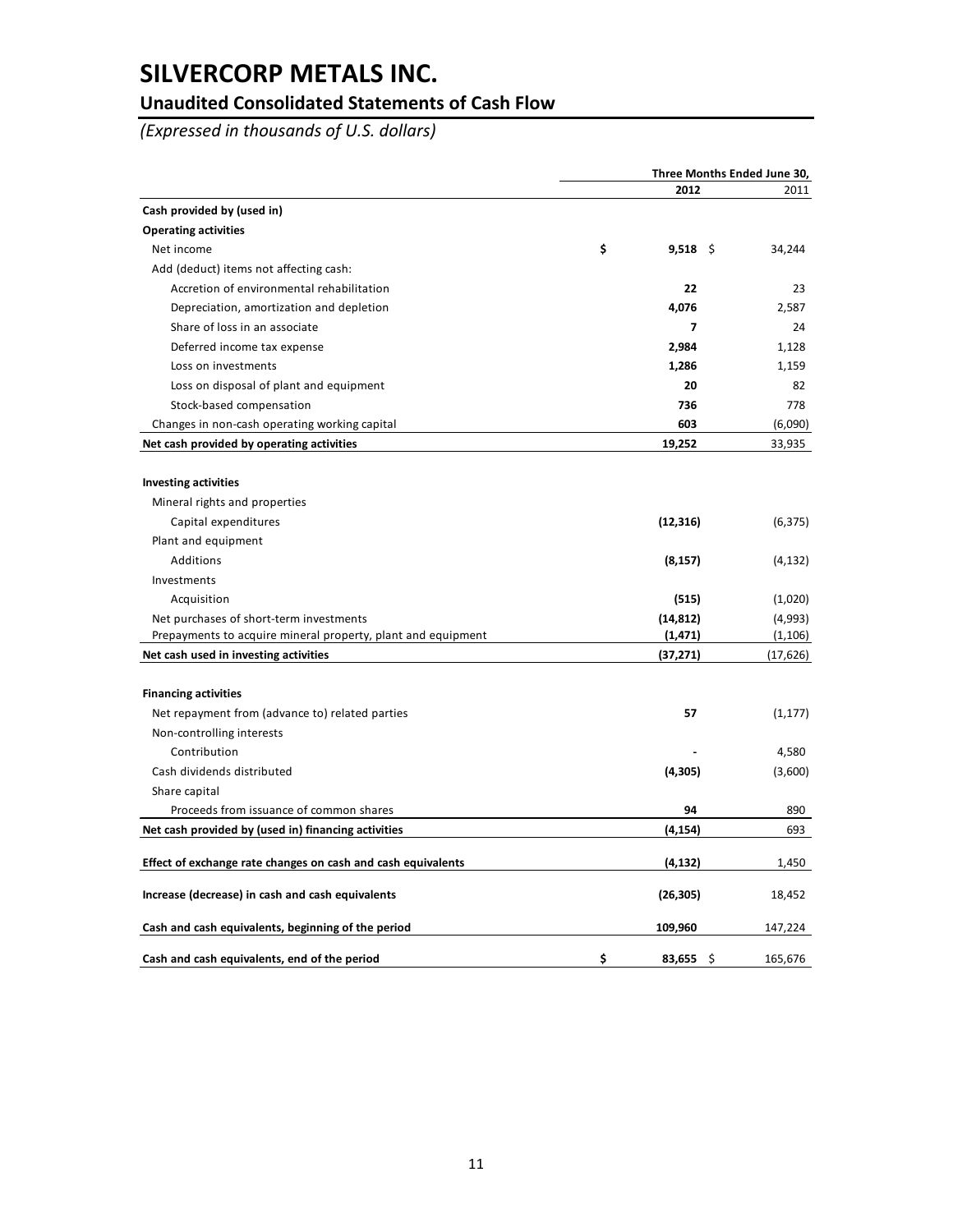## **Mining Data**

*(Expressed in thousands of U.S. dollars, except for mining data figures)*

| Q1 2013                                                           | Three months ended June 30, 2012 |                          |            |              |  |
|-------------------------------------------------------------------|----------------------------------|--------------------------|------------|--------------|--|
|                                                                   | <b>Henan Luoning</b>             | <b>Henan Songxian</b>    | Hunan      |              |  |
|                                                                   | YING District <sup>1</sup>       | $X$ Mines <sup>2</sup>   | <b>BYP</b> | <b>Total</b> |  |
| <b>Production Data</b>                                            |                                  |                          |            |              |  |
| <b>Mine Data</b>                                                  |                                  |                          |            |              |  |
| Ore Mined (tonne)                                                 |                                  |                          |            |              |  |
| Direct Smelting Ore (tonne)                                       | 2,250                            |                          |            | 2,250        |  |
| Stockpiled Ore (tonne)                                            | 178,768                          | 2,382                    | 27,560     | 208,710      |  |
|                                                                   | 181,018                          | 2,382                    | 27,560     | 210,960      |  |
| Run of Mine Ore (tonne)                                           |                                  |                          |            |              |  |
| Direct Smelting Ore (tonne)                                       | 2,250                            |                          |            | 2,250        |  |
| Ore Milled (tonne)                                                | 184,205                          | 3,611                    | 26,599     | 214,415      |  |
|                                                                   | 186,455                          | 3,611                    | 26,599     | 216,665      |  |
| Mining cost per tonne of ore mined $(\xi)$                        | 69.02                            | $8.70*$                  | 47.74      | 65.55        |  |
| Cash mining cost per tonne of ore mined $(\xi)$                   | 55.47                            | 8.70                     | 20.98      | 50.43        |  |
| Non cash mining cost per tonne of ore mined $(\xi)$               | 13.55                            |                          | 26.76      | 15.12        |  |
| Unit shipping costs(\$)                                           | 3.85                             | 8.58                     |            | 3.40         |  |
| Milling cost per tonne of ore milled $(\xi)$                      | 16.05                            | 44.71                    | 14.63      | 16.35        |  |
| Cash milling cost per tonne of ore milled $(\xi)$                 | 14.17                            | 33.24                    | 13.57      | 14.41        |  |
| Non cash milling cost per tonne of ore milled $(\xi)$             | 1.88                             | 11.47                    | 1.06       | 1.94         |  |
|                                                                   |                                  |                          |            |              |  |
| <b>Average Production Cost</b>                                    |                                  |                          |            |              |  |
| <b>Silver</b> (\$ per ounce)                                      | 9.30                             | 17.60                    |            | 9.80         |  |
| Gold $(5$ per ounce)                                              | 452                              | 1,227                    | 1,046      | 536          |  |
| Lead $(5$ per pound)                                              | 0.33                             | 0.55                     |            | 0.35         |  |
| <b>Zinc</b> (\$ per pound)                                        | 0.26                             |                          |            | 0.27         |  |
| Total production cost per ounce of Silver $(\xi)$                 | 2.49                             | $(27.00)$ *              |            | 2.47         |  |
| Total cash cost per ounce of Silver $(\xi)$                       | 0.16                             | $(27.00)$ *              |            | 0.14         |  |
| Total production cost per ounce of Gold $(\xi)$                   |                                  |                          | 1,046      | 1,046        |  |
| Total cash cost per ounce of Gold $(\xi)$                         |                                  |                          | 577        | 577          |  |
| Total Recovery of the Run of Mine Ore                             |                                  |                          |            |              |  |
| Silver $(%)$                                                      | 91.7                             | 49.7                     |            | 90.9         |  |
| Gold $(%)$                                                        |                                  |                          | 90.1       | 90.1         |  |
| Lead $(%)$                                                        | 94.0                             | 49.7                     |            | 93.2         |  |
| Zinc $(%)$                                                        | 63.0                             | 41.9                     |            | 62.6         |  |
| <b>Head Grades of Run of Mine Ore</b>                             |                                  |                          |            |              |  |
| Silver (gram/tonne)                                               | 227                              | 26                       |            | 225          |  |
| Gold (gram/tonne)                                                 |                                  |                          | 2.2        | 2.2          |  |
| Lead $(%)$                                                        | 3.6                              | 1.3                      |            | 3.6          |  |
| Zinc $(\%)$                                                       | 1.1                              | 1.3                      |            | 1.1          |  |
|                                                                   |                                  |                          |            |              |  |
| <b>Sales Data</b><br><b>Metal Sales</b>                           |                                  |                          |            |              |  |
| Silver (in thousands of ounces)                                   | 1,223                            | $\mathbf{1}$             |            | 1,224        |  |
| Gold (in thousands of ounces)                                     | 0.8                              | 0.1                      | 1.7        | 2.6          |  |
| Lead (in thousands of pounds)                                     | 13,713                           | 31                       |            | 13,744       |  |
| Zinc (in thousands of pounds)                                     | 2,974                            |                          |            | 2,974        |  |
|                                                                   |                                  |                          |            |              |  |
| <b>Metal Sales</b>                                                |                                  |                          |            |              |  |
| <b>Silver</b> (in thousands of $\sharp$ )                         | 28,109                           | 20                       |            | 28,129       |  |
| Gold (in thousands of \$)                                         | 925                              | 161                      | 2,253      | 3,339        |  |
| <b>Lead</b> (in thousands of $\sharp$ )                           | 11,161                           | 22                       |            | 11,183       |  |
| <b>Zinc</b> (in thousands of $\zeta$ )                            | 1,898                            |                          |            | 1,898        |  |
|                                                                   | 42,093                           | 203                      | 2,253      | 44,549       |  |
| Average Selling Price, Net of Value Added Tax and Smelter Charges |                                  |                          |            |              |  |
| Silver (\$ per ounce)                                             | 22.97                            | 22.98                    |            | 22.97        |  |
| Gold (\$ per ounce)                                               | 1,116                            | 1,602                    | 1,307      | 1,258        |  |
| Lead $(5$ per pound)                                              | 0.81                             | 0.72                     |            | 0.81         |  |
| Zinc (\$ per pound)                                               | 0.64                             | $\overline{\phantom{a}}$ |            | 0.64         |  |

 $1$  YING District includes all mines in the Ying Mining District: Ying, TLP, HPG&LM.

<sup>2</sup> X Mines includes the XBG project and XHP project.

\* Represents production results from development tunnelling ore at XHP Project, only mining contractor costs were incurred.